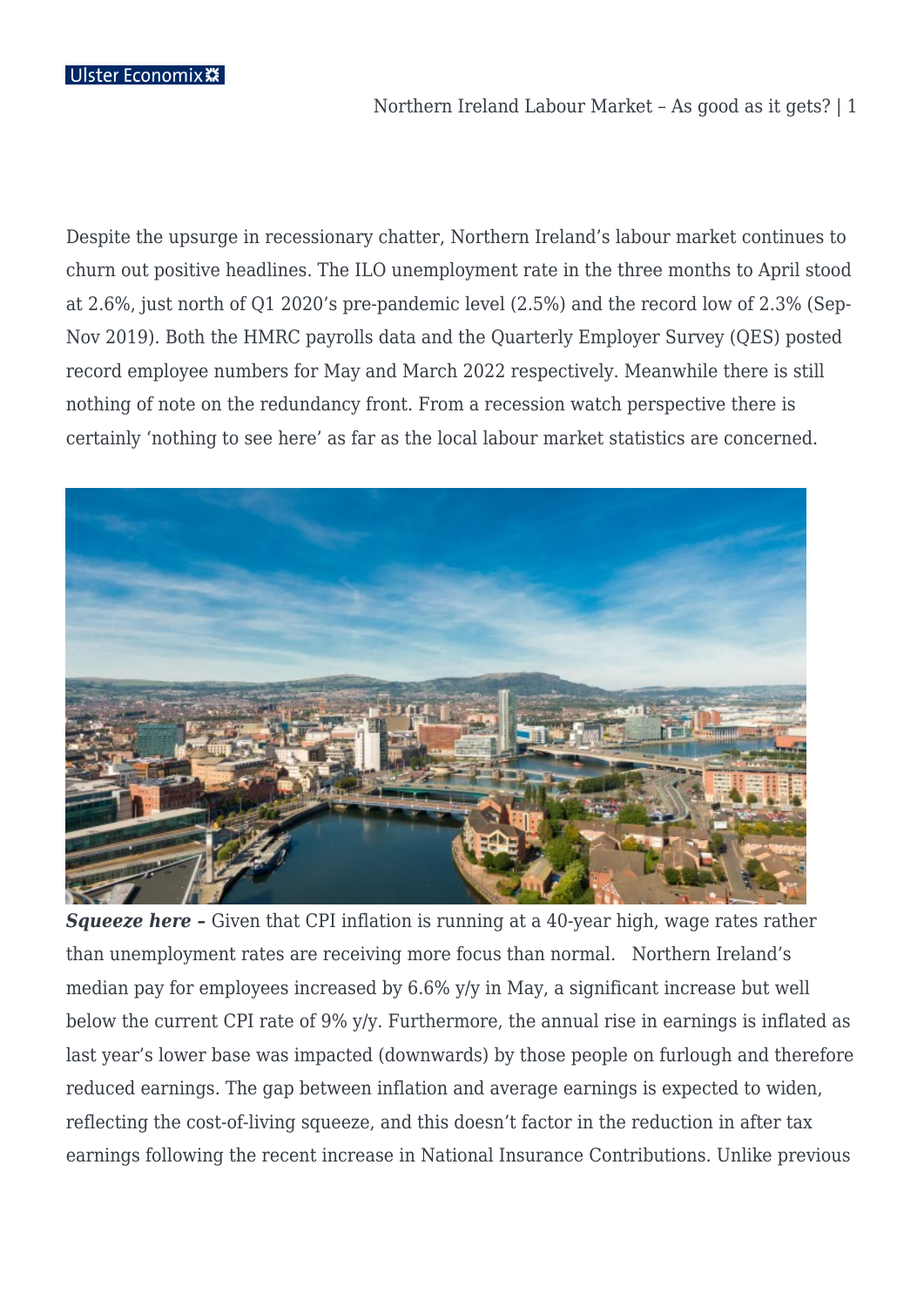recessions, talk of widespread job losses and significant rises in unemployment is conspicuous by its absence. Instead, the cost-of-living squeeze trumps fears of a recession / higher unemployment.

*Record employment levels* – The number of employees on Northern Ireland HMRC payrolls stood at 779,100 in May – a fresh record high. That marked the twelfth consecutive month that payrolls were above pre-Covid levels. As of last month, there were 26,397 (+3.5%) more employees on local payrolls than in March 2020. Today's labour market download include the Quarterly Employer Survey for March 2022 (Q1). The number of employee jobs hit a record high of 794,880 in March 2022. Significantly the private sector has finally recouped the jobs it lost following the pandemic.

*Manufacturing a jobs surge* – Following a big surge in the latest quarter (+9,540 jobs, +1.7% q/q, +3.5% y/y), NI's private sector posted its largest quarterly gain in employment since Q3 / September 2014. This surge in employment followed the lifting of lockdown restrictions. Manufacturing added 2,440 jobs in the latest quarter (+2.8% q/q) taking total manufacturing employment to 89,510 jobs – a 19-year-high. It is interesting to note that while NI manufacturing employment in March 2022 is back above pre-pandemic levels (+2,100, +2.4%) UK manufacturing employee jobs remain 2.1% below the corresponding Q4-2019 level. Furthermore while NI manufacturing employment is at a 19-year high, just below March 2003 levels, UK manufacturing employment is 26% below March 2003 levels. The contrasting manufacturing employment performance in recent years arguably reflects the benefits from the Northern Ireland Protocol that some NI manufacturers have experienced relative to their peers in GB.

**Peak public sector employment?** – Public sector employment increased for the sixth successive quarter in Q1 2022. The latest quarterly rise in March  $(+1,770)$  jobs,  $+0.8\%$  q/q ) took public sector employment (219,930) to its highest level in almost 11 years. Northern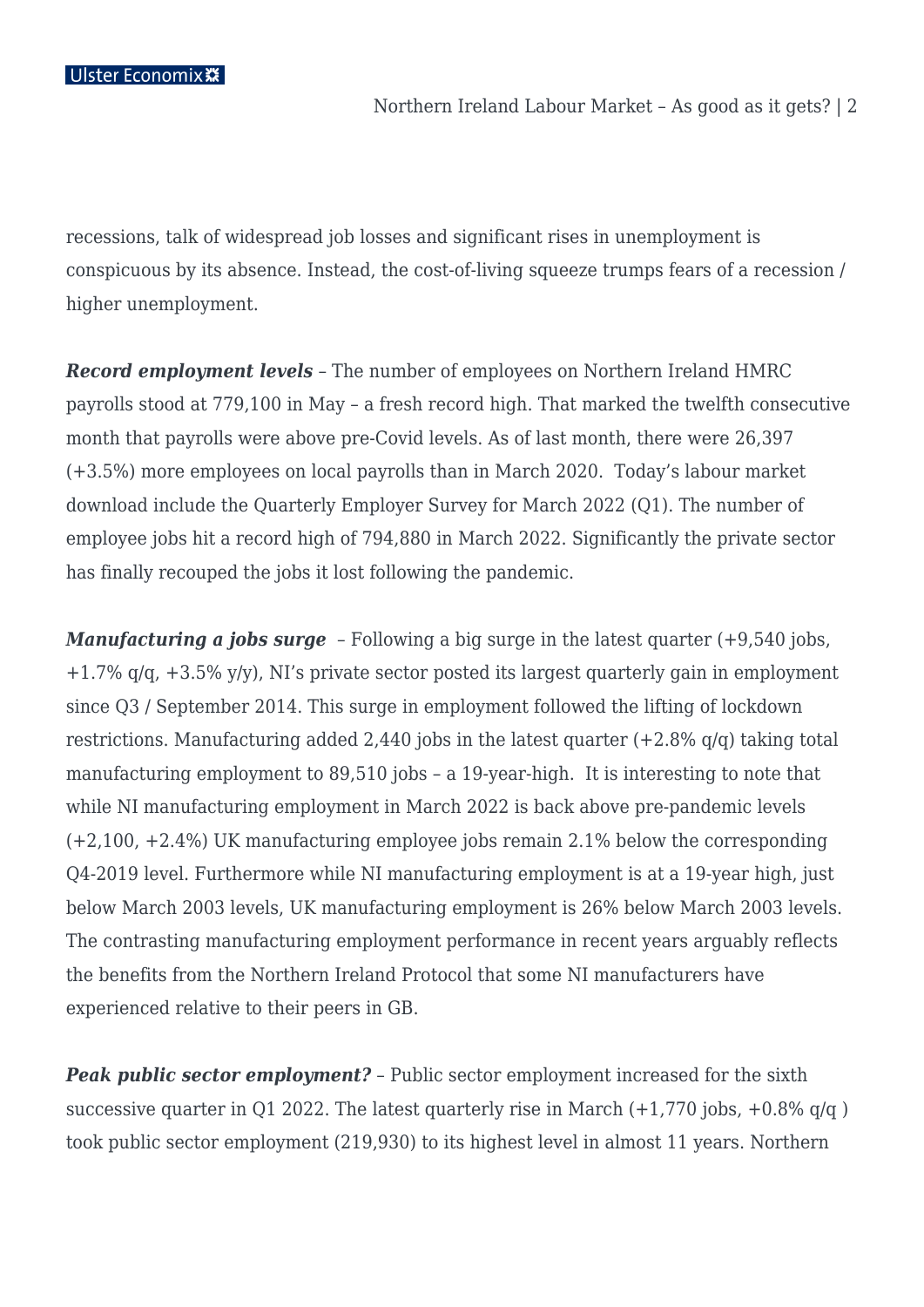Ulster Economix ※

Northern Ireland Labour Market – As good as it gets? | 3

Ireland's public sector headcount has risen by 3.9% (8,230 jobs) since pre-pandemic levels (Q4-19) and by 6.7% (+13,730 jobs) since the EU Referendum in June 2016. Brexit and the pandemic have contributed to the increase in public sector staffing levels. Given the demands for increased public sector pay in the face of the cost-of-living crisis, attention is increasingly likely to focus on reducing public sector employment in the UK and locally.

*Are we there yet? –* As far as employee jobs / payrolls data are concerned Northern Ireland has recovered from the pandemic and some. But overall employment (includes selfemployment) and total hours worked have not yet returned to their pre-Covid levels. In the three months to April 2022 there were 852k people in employment. That's 24k fewer (-2.7%) than Q4 2019. There are also 24k more people (+8%) aged 16-64 years who are economically inactive (neither in work or looking for work). This increase has largely been due to a move into education. NI's economic inactivity rate of 27.8% compares with 25.8% in Q4-2019. Northern Ireland's employment rate is over 2 percentage points below prepandemic levels – 70.2% Feb-April 2022 versus 72.4% in Q4 2019. The lack of recovery in the employment rate is due to the slump in self-employment. During the latest period there were 100k self-employed in NI, that's 34k below Q4-2019 levels (-25%). This factor also explains why total hours worked in Northern Ireland remains 4.1% below pre-pandemic levels.

*As good as it gets? –* Overall, an encouraging set of labour market statistics. However, the labour market is a lagging indicator of economic activity so this is all rear view mirror stuff. The economic outlook at home and abroad has darkened. So Q2 / Q3's labour market could be as good as it gets. A deterioration in the labour market and higher unemployment are invariably viewed as a bad thing, however this is not necessarily the case. An economic slowdown and a modest increase in unemployment should help to alleviate some of the problems local employers face in the current red-hot labour market such as skills shortages and wage pressures.